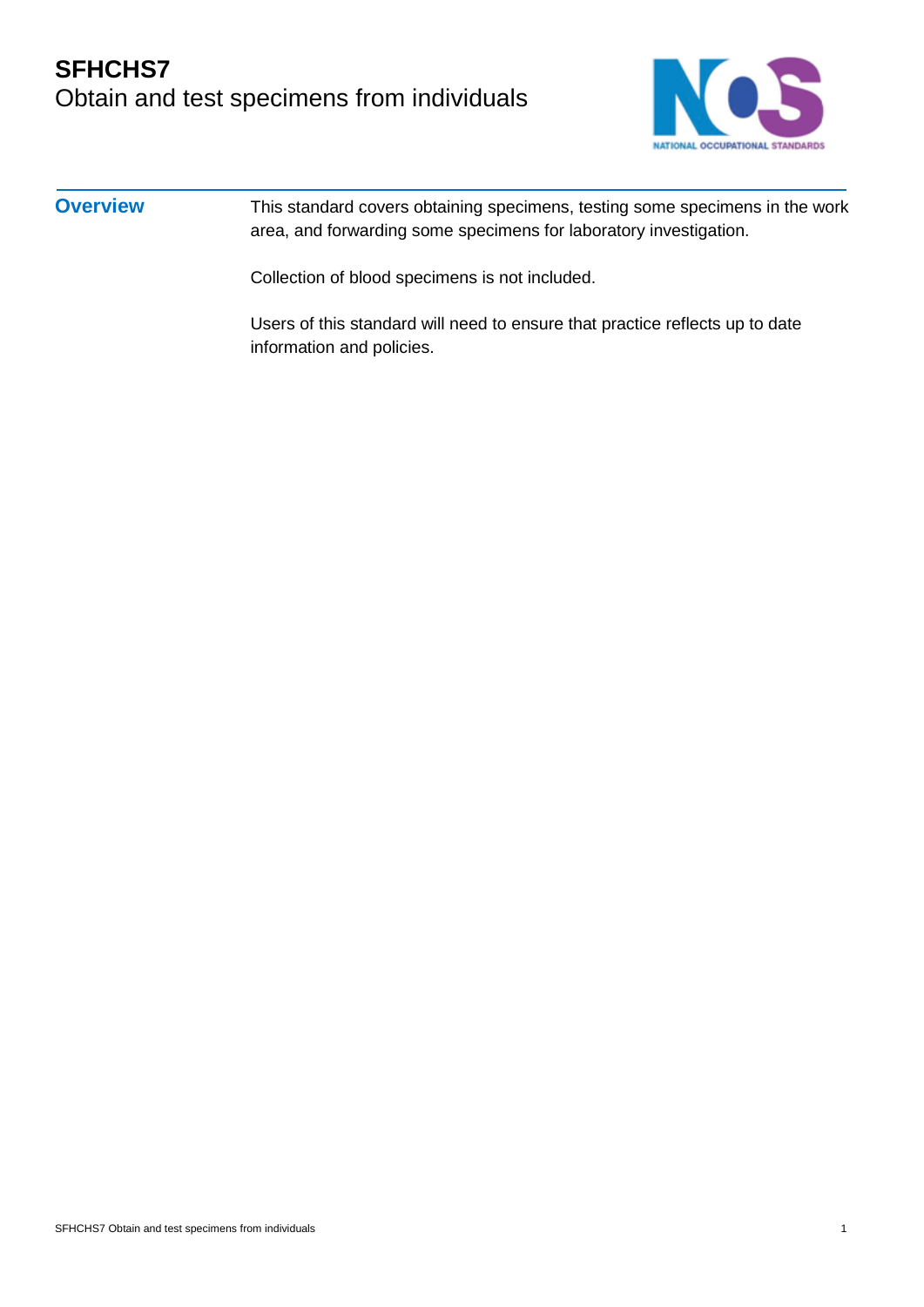Obtain and test specimens from individuals

#### **Performance criteria**

| You must be able to: | P <sub>1</sub> | work within your level of competence, responsibility and accountability                              |
|----------------------|----------------|------------------------------------------------------------------------------------------------------|
|                      | P <sub>2</sub> | for obtaining and testing specimens                                                                  |
|                      |                | apply appropriate health and safety measure, standard precautions for                                |
|                      |                | infection prevention and control and personal protective equipment                                   |
|                      |                | relevant to the procedure and environment                                                            |
|                      | P <sub>3</sub> | check the individual's identity and gain valid consent and authorisation<br>for the planned activity |
|                      | P4             | communicate effectively in the appropriate medium to meet the                                        |
|                      |                | individual's needs and preferences                                                                   |
|                      | P <sub>5</sub> | ensure privacy and dignity at all times, taking into account the individuals                         |
|                      |                | ethnic and religious background which might influence certain aspects of<br>collecting specimens     |
|                      | P <sub>6</sub> | check the required preparations have been completed and stop the                                     |
|                      |                | procedure if the necessary preparations have not been followed by the<br>individual or staff         |
|                      | P7             | provide the necessary and appropriate container for the specimen to the                              |
|                      |                | individual                                                                                           |
|                      | P <sub>8</sub> | obtain specimens from clients when they cannot do this themselves, and                               |
|                      |                | place them in the appropriate container                                                              |
|                      | P <sub>9</sub> | ensure specimens are collected in the correct order where necessary                                  |
|                      | P10            | label specimens correctly, attach the relevant documentation, place in                               |
|                      |                | the relevant biohazard bags, and put them in the correct place for                                   |
|                      |                | storage, collection or transportation                                                                |
|                      | P11            | record any problems in obtaining the specimen to the appropriate<br>member of the team without delay |
|                      |                | P12 when required, test specimens using the correct process for the                                  |
|                      |                | investigation to be performed, and according to the specimen being<br>tested                         |
|                      | P13            | report immediately any findings which are outside of normal ranges and                               |
|                      |                | which demand urgent attention in line with local policies, protocols and                             |
|                      |                | procedures                                                                                           |
|                      |                | P14 reassure and inform the individual of the results of the tests according to                      |
|                      |                | their needs or pass this on to other staff members if this is beyond your<br>role and responsibility |
|                      |                | P15 maintain full, accurate and legible records of sample collection and                             |
|                      |                | testing and store in correct location in line with current legislation,                              |
|                      |                | guidelines, local polices and protocols                                                              |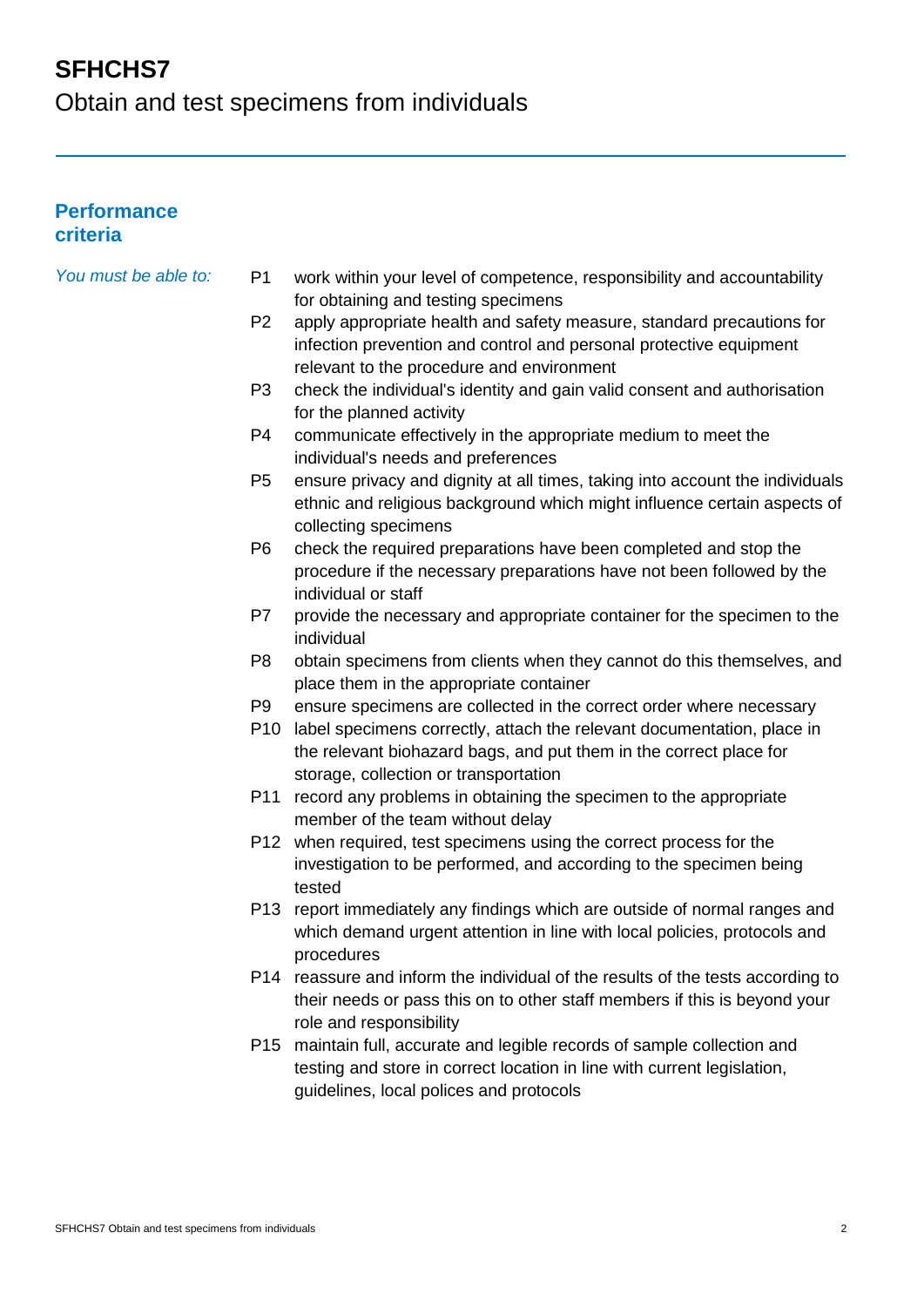Obtain and test specimens from individuals

#### **Knowledge and understanding**

*You need to know and understand:*

- K1 your own level of competence, authority and specialist knowledge base in relation to obtaining and testing specimens from individuals
- K2 how to communicate effectively in the appropriate medium to meet the individual's needs and preferences
- K3 why it is essential to check the identity of the individual, valid consent and authorisation for the planned activity
- K4 the importance of maintaining the individual's confidentiality, privacy and dianity
- K5 the importance of applying appropriate health and safety measures, standard precautions for infection prevention and control and personal protective equipment relevant to obtaining and testing specimens from individuals and the potential consequences of poor practice
- K6 the required preparation for individuals prior to the type of specimen collection within your work practice
- K7 the importance of giving clear explanations to individuals to enable them to collect their own specimens when appropriate
- K8 the materials and equipment required for collecting the specimen and the types of specimens that you may obtain
- K9 the different types of container, transport media and request forms for specimens appropriate to the specimen and planned test procedure
- K10 the information that is required to ensure accurate labelling of specimens and the potential hazards and other consequences related to incorrect labelling or dispatch of specimens
- K11 the tests and investigations that may be carried out on the specimens you obtain
- K12 the implications the results of the tests will have on the individual
- K13 the importance of accurate record keeping
- K14 the importance of immediately reporting any findings which are outside of normal ranges and which demand urgent attention
- K15 the current national legislation, guidelines, organisational policies and protocols which affect your work practice
- K16 the policies and guidance that clarify your scope of practice, accountabilities and the working relationship between yourself and others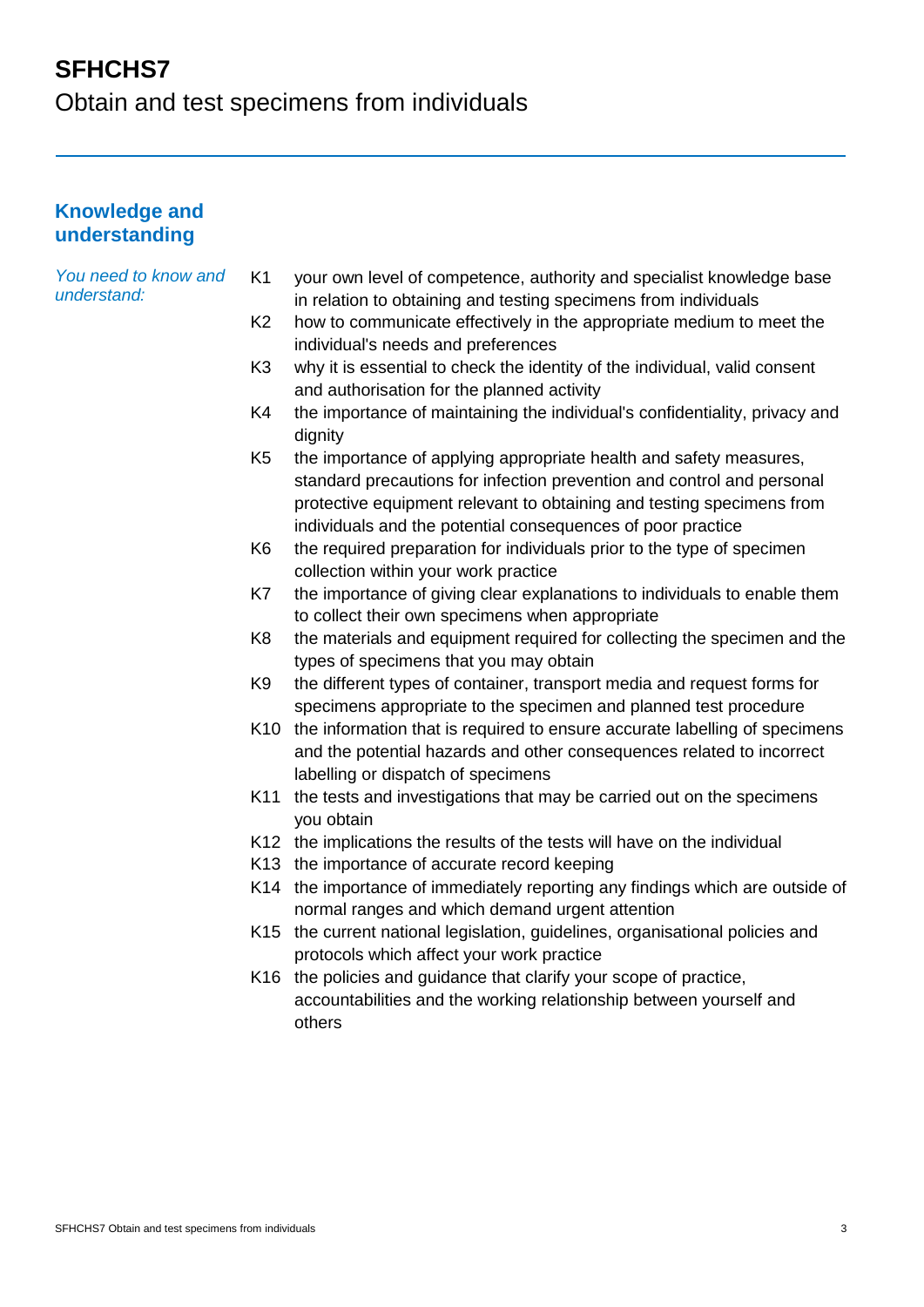# Obtain and test specimens from individuals

### **Additional Information**

**External Links** This standard links with the following dimension within the NHS Knowledge and Skills Framework (October 2004):

Dimension: HWB8 Biomedical investigation and intervention